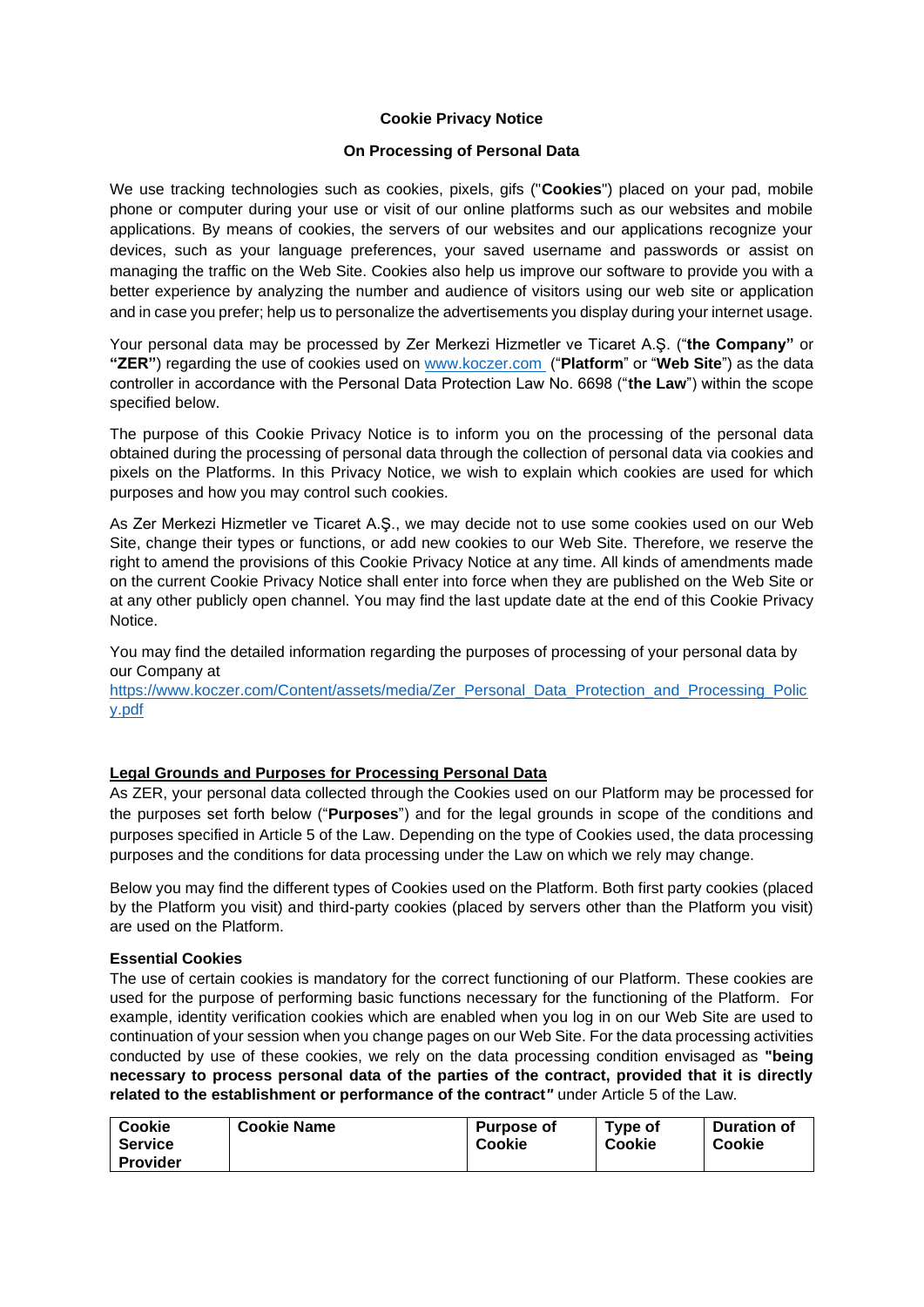| Zer Merkezi                 | essential cookie         | Required for the                  | First party           | 1 year            |
|-----------------------------|--------------------------|-----------------------------------|-----------------------|-------------------|
| Hizmetler ve                |                          | website to                        | cookie                |                   |
| Tic. A.Ş.                   |                          | funciton.                         |                       |                   |
| Zer Merkezi<br>Hizmetler ve | LangCookie               | It stores the<br>user's preferred | First party<br>cookie | During<br>session |
| Tic. A.Ş.                   |                          | language                          |                       |                   |
|                             |                          | option.                           |                       |                   |
| Zer Merkezi                 | SourceCookie             | It stores the                     | First party           | During            |
| Hizmetler ve                |                          | user's session                    | cookie                | session           |
| Tic. $A.S.$                 |                          | information.                      |                       |                   |
| Zer Merkezi                 | RequestVerificationToken | It is used to                     | First party           | During            |
| Hizmetler ve                |                          | validate form                     | cookie                | session           |
| Tic. A.Ş.                   |                          | data submitted                    |                       |                   |
|                             |                          | from the page.                    |                       |                   |

## **Functionality and Preference Cookies**

These cookies allow the personalization of the services provided at our Platform for you by remembering your preferences and choices on the Web Site. For example, it allows us to remember your choice of language or font size you selected when you read a text at our Web Site. For the data processing activities conducted during the use of these cookies, we rely on the data processing condition envisaged as *"***processing of data is necessary for the legitimate interests pursued by the data controller, provided that this processing shall not violate the fundamental rights and freedoms of the data subject"** within the scope of Article 5 of the Law.

| <b>Cookie</b><br><b>Service</b><br><b>Provider</b> | <b>Cookie Name</b> | <b>Purpose of</b><br>Cookie                                                                                    | Type of<br>Cookie     | <b>Duration of</b><br>Cookie |
|----------------------------------------------------|--------------------|----------------------------------------------------------------------------------------------------------------|-----------------------|------------------------------|
| Zer Merkezi<br>Hizmetler ve<br>Tic. A.Ş.           | functional cookie  | It is kept in<br>order to<br>increase the<br>functionality of<br>our website and<br>to provide ease<br>of use. | First party<br>cookie | 3 months                     |
| Zer Merkezi<br>Hizmetler ve<br>Tic. A.Ş.           | close_cookie       | It is used to<br>display the<br>cookie banner.                                                                 | First party<br>cookie | 1 year                       |

# **Social Media Cookies**

These cookies allow the collection of information about your use of social media. For example, cookies can be used to use the information of your Facebook/Linkedin accounts to create personalized ads or to conduct market research. For the data processing activities conducted during the use of these cookies, we rely on the data processing condition envisaged as *"***your explicit consent***"* within the scope of Article 5 of the Law.

| <b>Cookie</b>   | <b>Cookie Name</b> | <b>Purpose of</b> | Type of | <b>Duration of</b> |
|-----------------|--------------------|-------------------|---------|--------------------|
| <b>Service</b>  |                    | Cookie            | Cookie  | Cookie             |
| <b>Provider</b> |                    |                   |         |                    |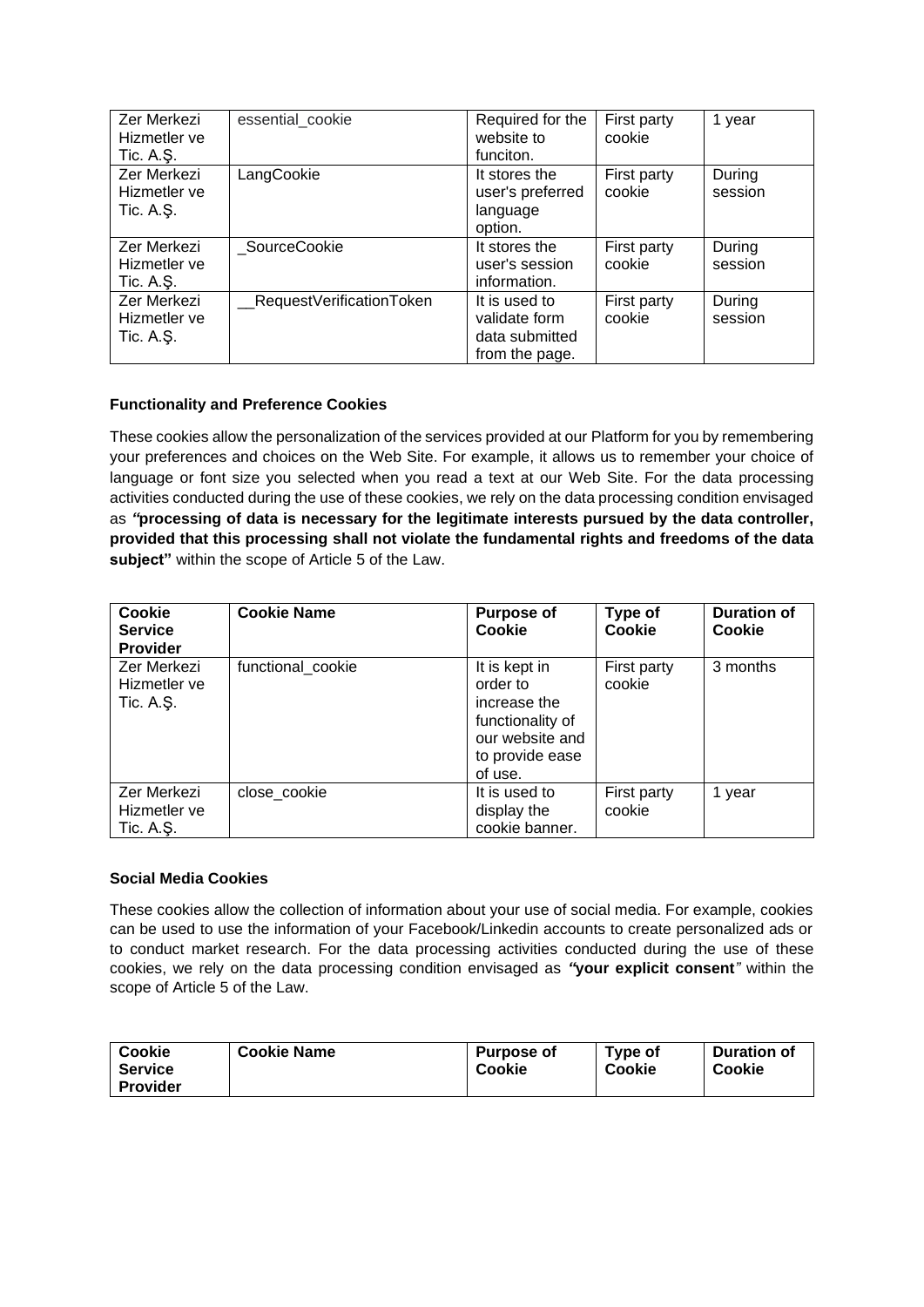| Linkedin<br>Corporation | li_at<br>transaction_state<br>leadgen.api_session | It allows<br>anonymous<br>segments to be<br>used as a target<br>group in<br>advertisements<br>based on the<br>movements of<br>the users within<br>the site. | Third party<br>cookie | 1 year |
|-------------------------|---------------------------------------------------|-------------------------------------------------------------------------------------------------------------------------------------------------------------|-----------------------|--------|
| Meta Inc.               | $\_$ fb, $\_$ fbq                                 | It allows<br>anonymous<br>segments to be<br>used as a target<br>group in<br>advertisements<br>based on the<br>movements of<br>the users within<br>the site. | Third party<br>cookie | 1 year |

## **Performance and Analytics Cookies**

Performance cookies allow us to track and analyze the number of people viewing the Platform and the Platform traffic. Through these cookies, we can improve your use of our Web Site and application and the services we provide to you by analyzing performance. For example, with these cookies, we can detect pages most visited by our visitors, whether our Web Site properly functions and potential problems. For the data processing activities conducted during the use of these cookies, we rely on the data processing condition envisaged as *"***processing of data is necessary for the legitimate interests pursued by the data controller, provided that this processing shall not violate the fundamental rights and freedoms of the data subject"** within the scope of Article 5 of the Law.

| <b>Cookie</b><br><b>Service</b><br><b>Provider</b> | <b>Cookie Name</b>                            | <b>Purpose of</b><br><b>Cookie</b>                                                                                            | Type of<br>Cookie               | <b>Duration of Cookie</b>                                                         |
|----------------------------------------------------|-----------------------------------------------|-------------------------------------------------------------------------------------------------------------------------------|---------------------------------|-----------------------------------------------------------------------------------|
| Zer<br>Merkezi<br>Hizmetler<br>ve Tic. A.Ş.        | performance_cookie                            | It stores the<br>number of<br>visits in order<br>for us to<br>measure and<br>improve the<br>performance<br>of our<br>website. | First<br>party<br>cookie        | 3 months                                                                          |
| Hotjar Inc.                                        | hjSessionUser{site_id}<br>_hjSession{site_id} | It enables the<br>detection of<br>errors by<br>visually<br>recording the<br>movements of<br>the users on<br>the site.         | <b>Third</b><br>party<br>cookie | _hjSessionUser{site_id}<br>: 1 Year<br>hjSession{site_id} : 30_<br><b>Minutes</b> |
| Google Inc.                                        | utma, __utmb, __utmc,<br>utmz, _ga,_gat_      | It allows to<br>analyze the<br>overall<br>performance<br>of the site by<br>anonymously                                        | Third<br>party<br>cookie        | 2 years                                                                           |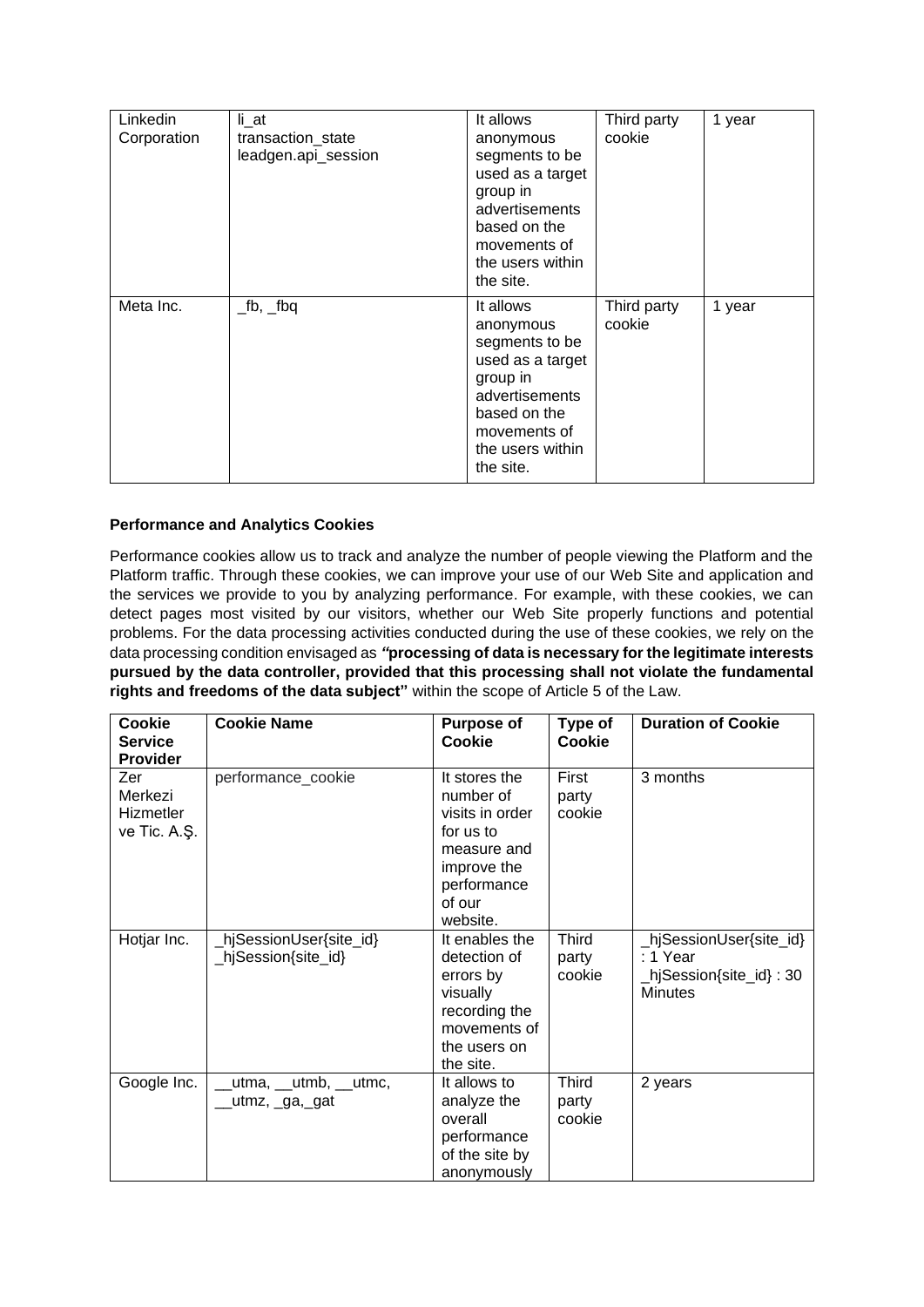| analyzing the<br>user's       |  |
|-------------------------------|--|
| movements<br>within the site. |  |

## **Targeting and Advertisement Cookies**

Personalized advertising cookies are used to promote personalized products and services in accordance with your screening history and visitor profile on the Platform or in channels other than the Platform. Additionally, we may enter into business partnerships for the advertisement and promotion at our Web Site or at another platform. For example, cookies may be used to monitor whether you have clicked to an advertisement on our Web Site or whether you have benefitted from that service at the Web Site directed by that advertisement after being interested. For the data processing activities conducted during the use of these cookies, we rely on the data processing condition envisaged as *"***your explicit consent***"* within the scope of Article 5 of the Law.

| Cookie<br><b>Service</b><br><b>Provider</b> | <b>Cookie Name</b>                  | <b>Purpose of Cookie</b>                                                                                                                  | Type of<br>Cookie        | <b>Duration</b><br>οf<br>Cookie |
|---------------------------------------------|-------------------------------------|-------------------------------------------------------------------------------------------------------------------------------------------|--------------------------|---------------------------------|
| Zer Merkezi<br>Hizmetler ve<br>Tic. A.Ş.    | targeting_cookie                    | It may be used by our advertising<br>partners on our site to display<br>relevant ads on other sites.                                      | First<br>party<br>cookie | 3 months                        |
| <b>Linkedin</b><br>Corporation              | Insights                            | It records the visits of users for re-<br>marketing purposes and provides<br>the display of content related to<br>their interests.        | Third<br>party<br>cookie | 2 years                         |
| Google Inc.                                 | utma, __utmb,<br>utmc, utmz,<br>_ga | It allows to analyze the overall<br>performance of the site by<br>anonymously analyzing the<br>movements of the users within the<br>site. | Third<br>party<br>cookie | 2 years                         |
| Meta Inc.                                   | $\_$ fb, $\_$ fbq                   | It allows anonymous segments of<br>users' movements within the site to<br>be used as target groups in<br>Facebook and Instagram ads.      | Third<br>party<br>cookie | 1 year                          |

## **Method of the Collection of Personal Data**

Your personal data are collected via cookies in electronic environment within the scope of fulfilling the above-mentioned Purposes.

## **Recipient Parties and Purposes for Transferring Personal Data**

As ZER, your personal data in the scope of the Cookie Privacy Notice and in line with the Purposes set forth above may be transferred to consultants and other technical service providers to whom we receive services based on our legitimate interests, to legally authorized public institutions and legally authorized private persons in case it is expressly stipulated in the laws and within the scope of our legal obligations in accordance with the personal data processing conditions set forth under Article 5 of the Law and the data transfer rules stipulated in Articles 8 of the Law.

Several cookies used on the Platform are provided by the third-party service providers other than the Company. If you give your explicit consent, in line with your explicit consent, your visits, clicks and browsing data showing your behavior on the Platform, your personal information such as your IP address may be transferred to LinkedIn Corporation, Hotjar Inc., Google Inc, Meta Inc. residing abroad,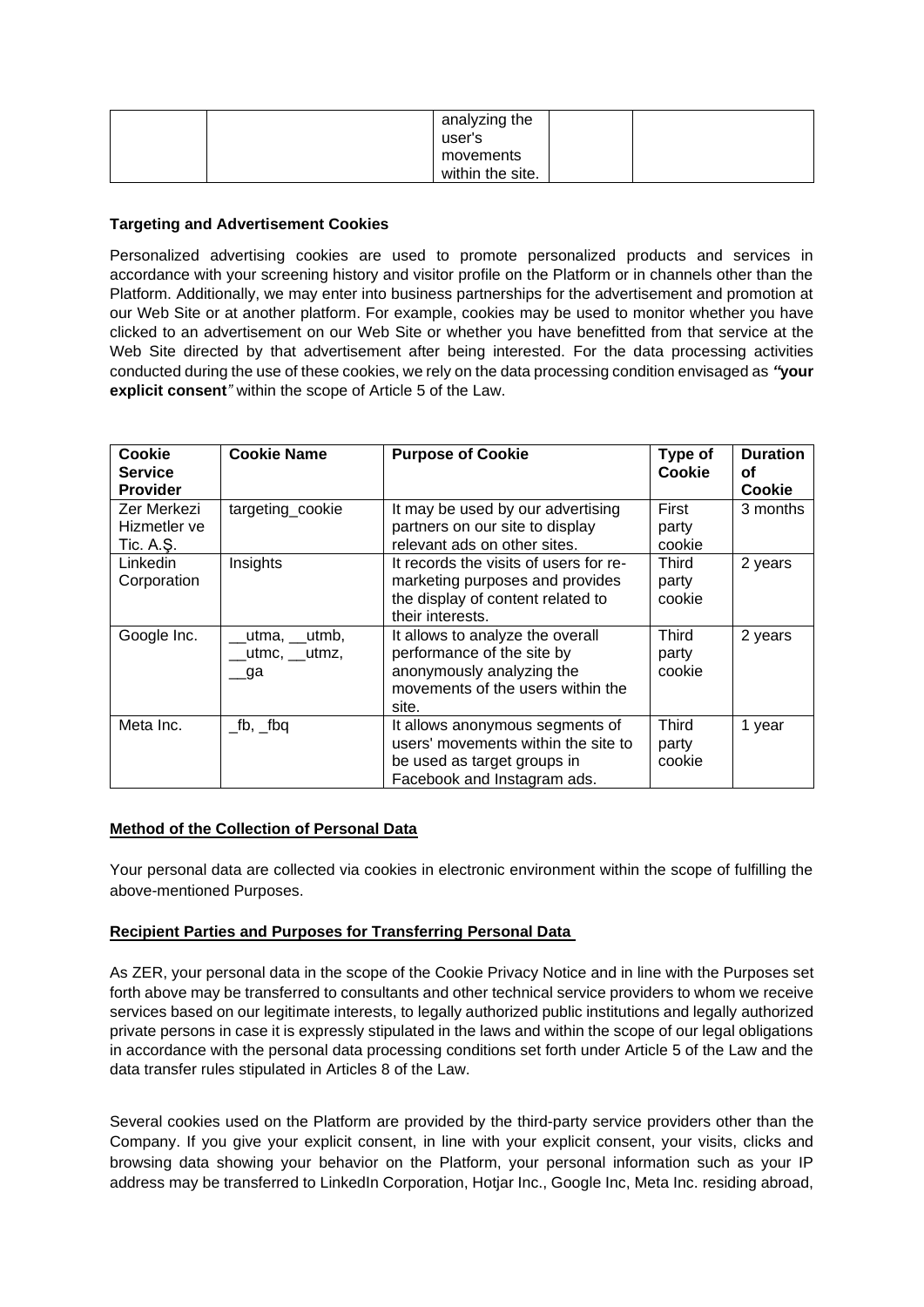through the use of targeting, advertising and social media cookies, which are used to promote personalized products and services in accordance with your viewing history and visitor profile on the Platform or in channels other than the Platform and to Hotjar Inc. and Google Inc. residing abroad, through the performance and analysis cookies used to track and analyze the number of people viewing the Platform and the Platform traffic in accordance with the personal data processing conditions set forth under Article 5 of the Law and the data transfer rules stipulated in 9 of the Law.

# **How Can I Control the Use Of Cookies?**

The preferences of our visitors and users regarding the use of cookies and similar technologies are essential for us. However, Cookies, which are mandatory for the Platform to function must be used. Additionally, we would like to remind you that some functions of the Platform may not work partially or completely if some cookies are turned off.

You may find below the information on how you may manage your preferences for cookies used on the Platform:

- Visitors may customize their preferences for cookies by changing the browser settings in which they view the Platform. If the browser used by the user offers this feature, it is possible to change the preferences for cookies through the browser settings. Thus, although it may differ according to the features offered by the browser, data subjects may prevent the use of cookies, choose to receive a warning before the use of cookies, or disable or delete only some of the cookies.
- Although the preferences on this subject vary according to the browser used, it is possible to reach the general explanation at [https://www.aboutcookies.org/.](https://www.aboutcookies.org/) Preferences regarding cookies may need to be made separately for each device from which the visitor accesses the Platform.
- Preferences regarding cookies used by many companies for advertising activities may be managed through Your Online Choices.
- The settings menu of the mobile device may be used to manage cookies on mobile devices.
- You may customize your preferences regarding cookies by changing the settings of your browser.

| Adobe<br>Analytics | http://www.adobe.com/uk/privacy/opt-out.html                                                     |
|--------------------|--------------------------------------------------------------------------------------------------|
| <b>AOL</b>         | https://help.aol.com/articles/restore-security-settings-and-enable-cookie-<br>settings-onbrowser |
| Google<br>Adwords  | https://support.google.com/ads/answer/2662922?hl=en                                              |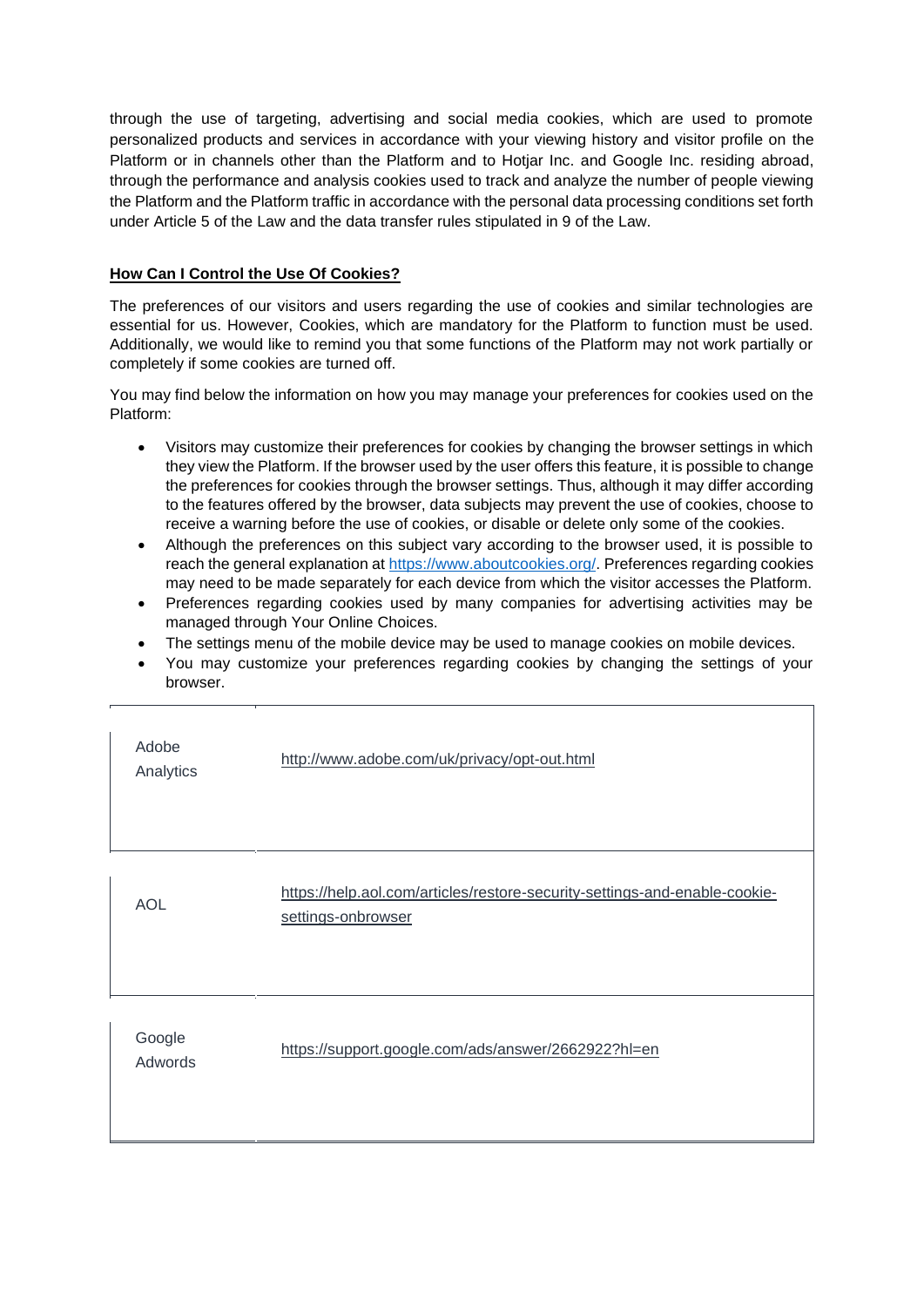| Google<br>Analytics  | https://tools.google.com/dlpage/gaoptout                                                          |
|----------------------|---------------------------------------------------------------------------------------------------|
| Google<br>Chrome     | http://www.google.com/support/chrome/bin/answer.py?hl=en&answer=95<br>647                         |
| Internet<br>Explorer | https://support.microsoft.com/en-us/help/17442/windows-internet-<br>explorer-deletemanage-cookies |
| MozillaFirefox       | http://support.mozilla.com/en-US/kb/Cookies                                                       |
| Opera                | http://www.opera.com/browser/tutorials/security/privacy/                                          |
| Safari:              | https://support.apple.com/kb/ph19214?locale=tr_TR                                                 |

# **What are Your Rights as the Data Subject?**

Data subjects are entitled to the following rights, set forth under Article 11 of the Law:

- To learn whether your personal data are being processed,
- To request information if your personal data have been processed,
- To learn the purpose of the processing of your personal data and whether they have been used accordingly,
- To learn which third parties domestic or abroad your personal data has been transferred to,